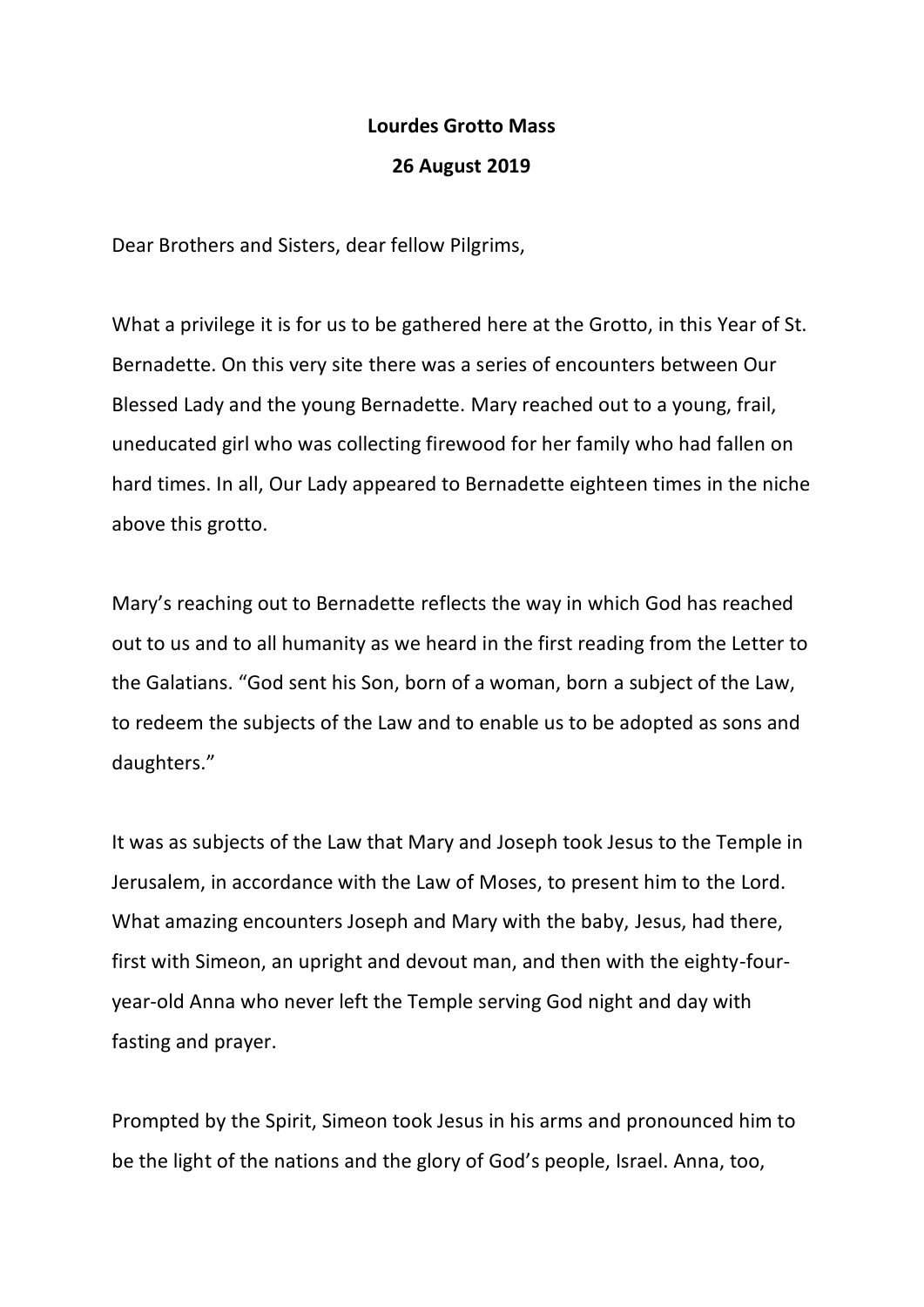spoke about Jesus to all who looked forward to the deliverance of Jerusalem.

For Simeon and for Anna there was that pattern of reaching out and encountering the divine and then moving on to witness to God's presence and action in our world.

Naturally, in this holy place, I spoke first about the mother of Jesus and her encounter with Bernadette here, and then about Simeon and Anna and their encounter in the Temple with Jesus, the Saviour of the world.

What about each one of us and especially those of us who are sick and those of us supporting those who are sick and our children? With what courage you have travelled to Lourdes and got up early this morning to be here for the grotto Mass. What about you who are leaders and organisers, musicians? What about you, dear brother bishops and priests and deacons, and all of us fellow pilgrims?

This Mass is a moment to open our hearts to Mary and ask her prayers that we may truly encounter her Son and his Spirit that we may recognise that we are sons and daughters, brothers and sisters, who can reach out to God our Father.

What a moment of grace this can be, a moment of encounter perhaps at the grotto this morning or at some other time on our pilgrimage. These are precious moments, first to reach out to Christ and his Blessed Mother, and then to one another, in conversation and friendship, making a special point of reaching out to people who are neglected and ignored by the outside world.